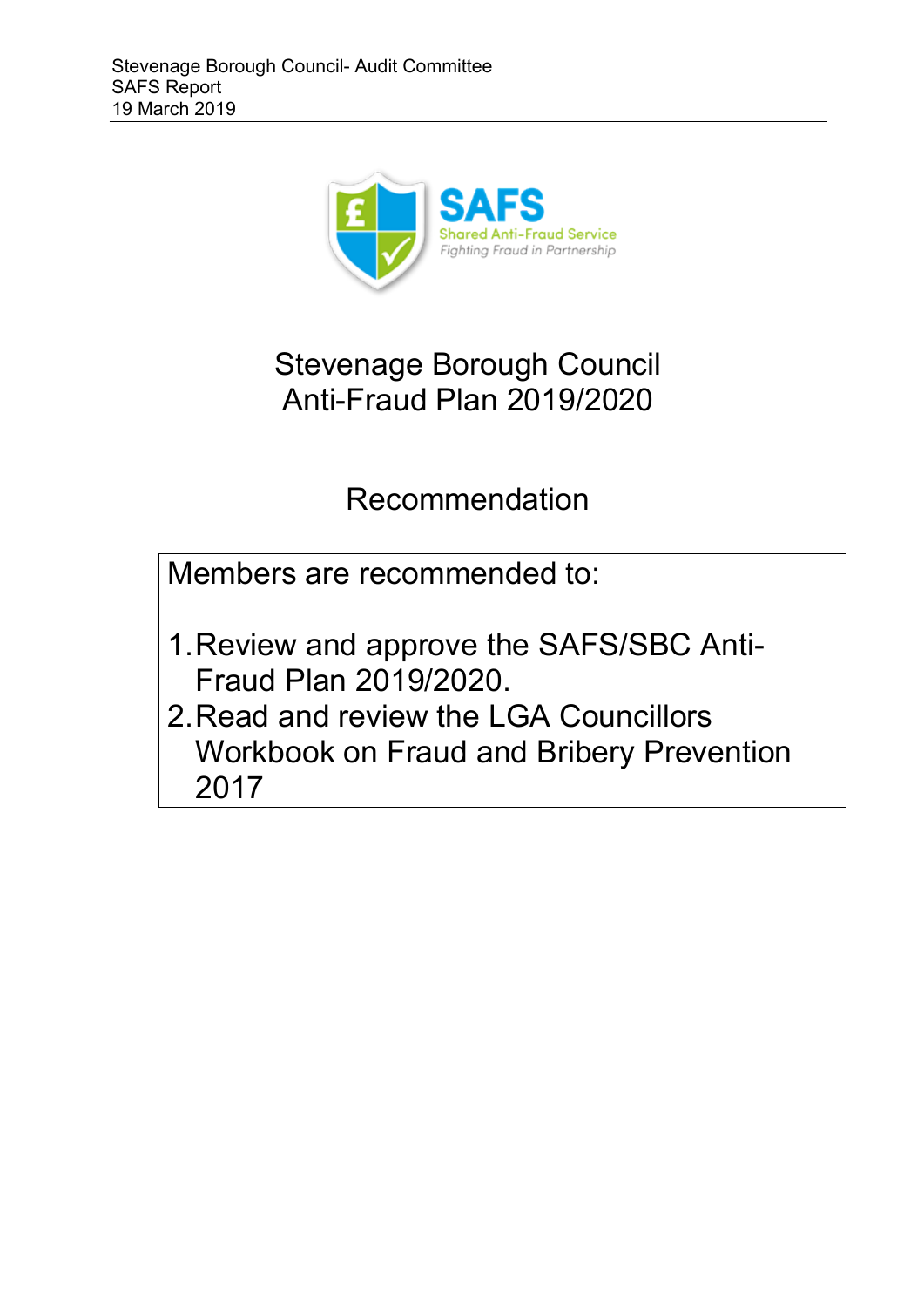## **Contents**

#### 1 **Introduction and Background**

- 1.1 Purpose
- 1.2 Background

#### 2 **Plans & Reports 2018/19 & 2019/2020**

- 2.1 Anti-Fraud and Corruption Strategy
- 2.2 Reporting in 2018/2019 Anti-Fraud Action Plan
- 2.4 Proposed 2019/2020 Anti-Fraud Plan
- 2.6 Transparency Code Data 2018/2019

# **Appendix.**

- A. LGA Councillors Workbook- Fraud and Bribery Prevention
- B. SBC Anti-Fraud Action Plan 2019/2020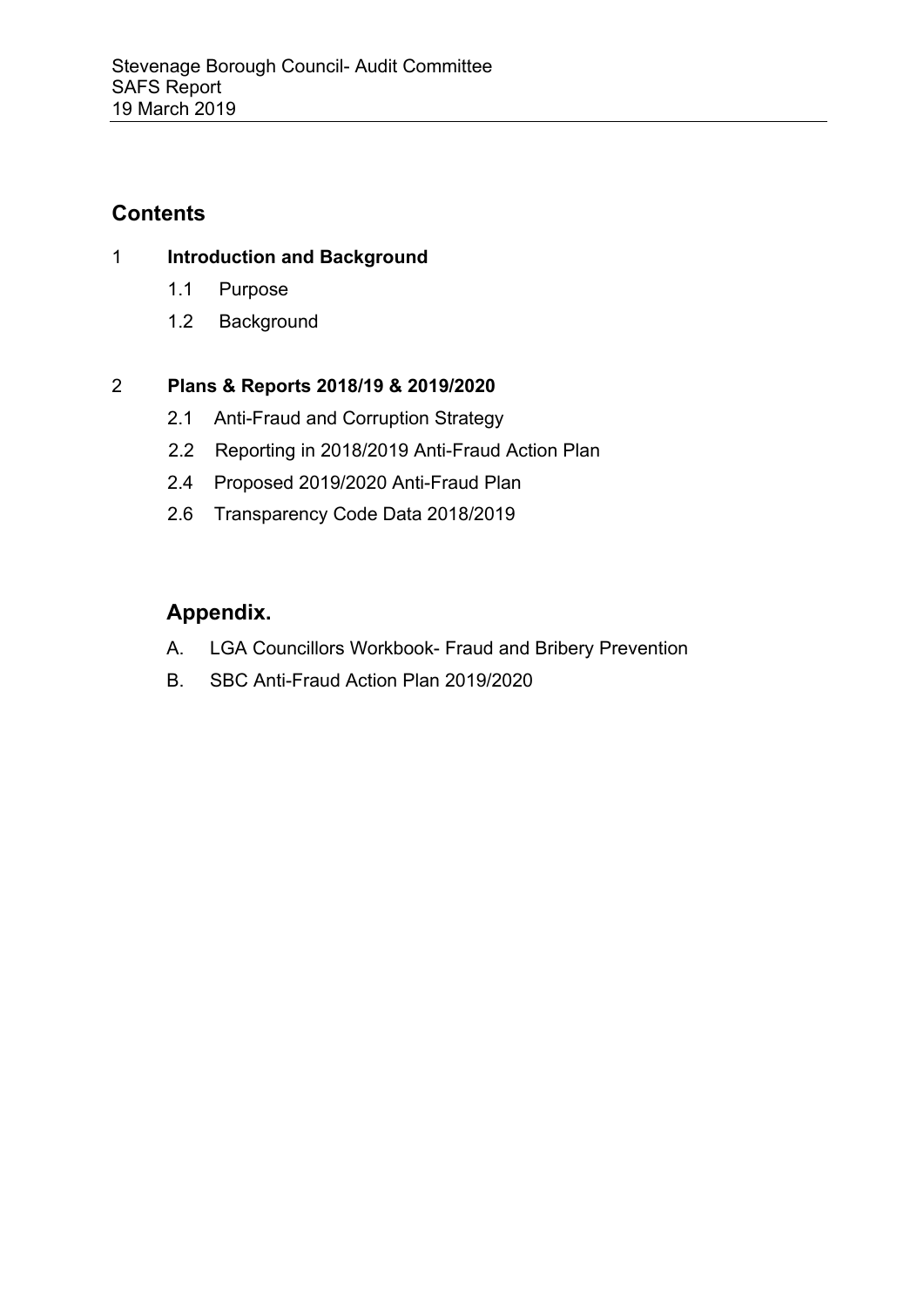### **1 Introduction and Background**

#### *Purpose of Report*

- 1.1 To provide Members with information on:
	- Progress on the SAFS/SBC Anti-Fraud Action Plan for 2018/2019
	- The SAFS/SBC Anti-Fraud Plan 2019/2020
	- Transparency Code Data

#### *Background*

1.2 Reports published by Government and private/public sector organisations highlight fraud as a significant risk for local government. These reports are used to ensure that the Council is aware of its own fraud risks and finds ways to mitigate or manage these effectively wherever possible.

These reports include:

- *Fighting Fraud and Corruption Locally 2016–2019 Strategy* produced by CIPFA in March 2016 and supported by CLG. The new strategy estimates annual fraud losses in local government at around £2.1bn (this report is based on 2013 data).
- *UK Annual Fraud Indicator 2017* published in partnership by Crowe Clark Whitehill, Portsmouth University and Experian which estimates the risk of fraud losses for local government in excess of £8bn per annum.
- The CIPFA *Fraud and Corruption Tracker 2018* indicates that identified fraud had increased since 2016 but that the capacity within the sectors counter fraud capacity had reduced, and would continue to do so, placing local government at even greater risk of fraud.
- 1.3 The Cabinet Office, Ministry for Housing Communities and Local Government (MHCLG), National Audit Office (NAO), and the Chartered Institute for Public Finance and Accountancy (CIPFA) have issued guidance, advice, and best practice directives to support local councils in the fight to reduce the risk of fraud and prevent loss to the public purse. This advice includes the need for Councils to be vigilant in recognising their fraud risks and to invest resources in counter fraud activities that deliver savings.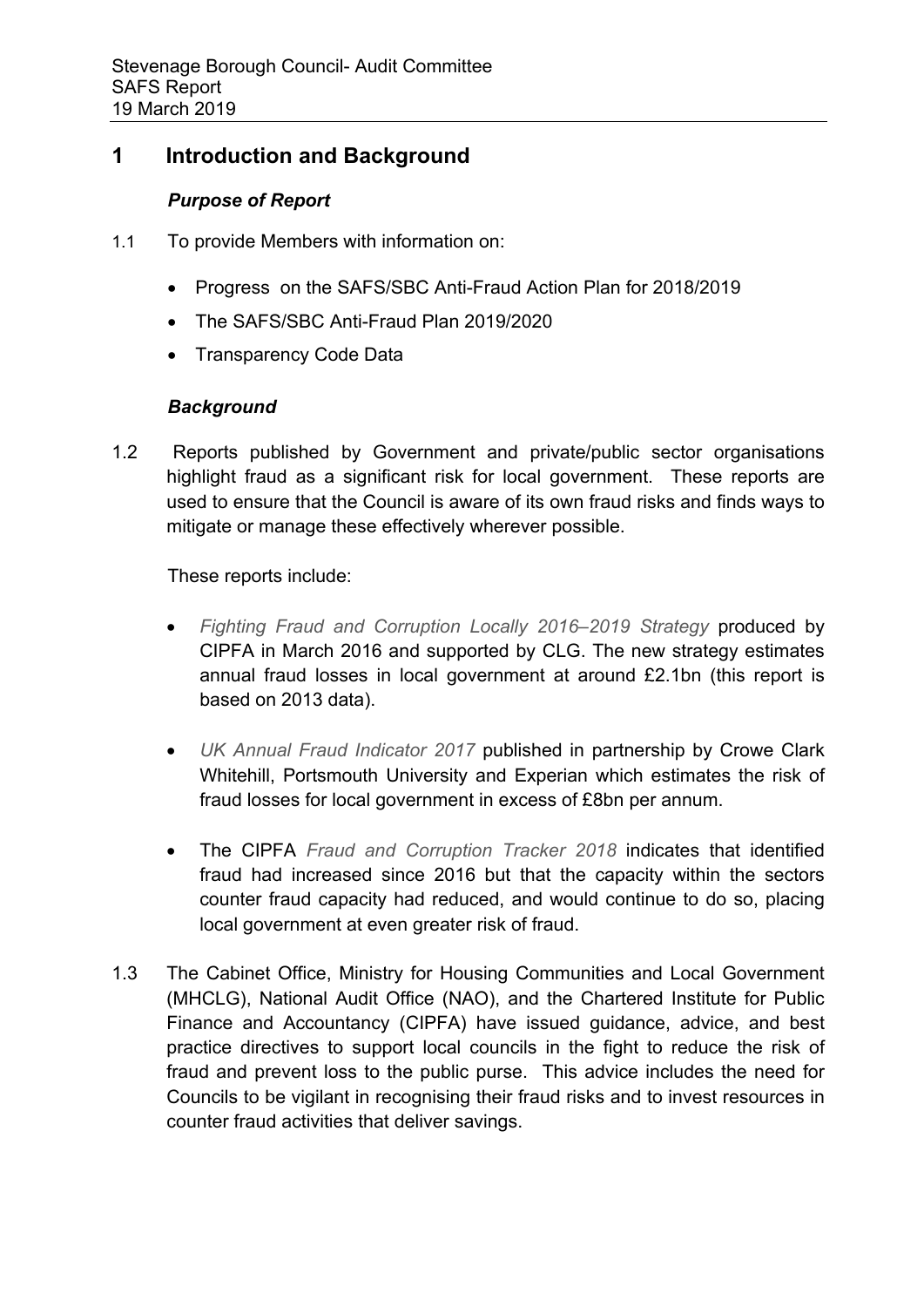- 1.4 Stevenage Borough Council is a founding member of the Hertfordshire Shared Anti-Fraud Service (SAFS). This Committee has previously received detailed reports about the creation of SAFS and how this service works closely with the Shared Internal Audit Service (SIAS). SAFS works across the whole Council dealing with many aspects of fraud from deterrence & prevention to investigation & prosecution.
- 1.5 It is essential that to support this work the Council has in place a robust framework to prevent and deter fraud, including effective strategies and policies, and plans to deal with the investigation and prosecution of fraud.
- 1.6 In 2017 the Local Government Association published its *Councillors Workbook on Bribery and Fraud Prevention*. A copy of the Workbook can be found at **Appendix A** and Members are invited to read and review this document.

#### **2. Plans and Reports 2019/2020**

#### *Anti-Fraud and Corruption Strategy*

2.1 The Council has in place an Anti-Fraud and Corruption Strategy. This document lays out the Council's position and includes advice to Members, senior officers, and staff about how to deal with identified fraud and corruption.

#### *Anti-Fraud Action Plan 2018/2019*

- 2.2 The Councils Anti-Fraud Action Plan for 2018/2019, approved by Members in March 2018, covered all areas recommended by CIPFA to ensure that the Council acknowledges the risk of fraud, its responsibility to combat these risks, and takes appropriate action to prevent/deter/pursue fraud.
- 2.3 Progress with delivery of this plan was provided to Members in November 2018 and a final 2018/19 Annual Report will be provided to this Committee in early summer of 2019.

#### *Anti-Fraud Plan 2019/2020*

- 2.4 The plan for 2019/2020 follows a similar format to that used in previous years taking into account changes in guidance from CIPFA and/or changes in fraud risks for the Council. See **Appendix B** for a copy of the plan.
- 2.5 Adherence to the proposed plan for 2019/2020 will ensure compliance with the Council's own Strategy, and the best practice guidance issued by the MHCLG, NAO, LGA, and CIPFA.